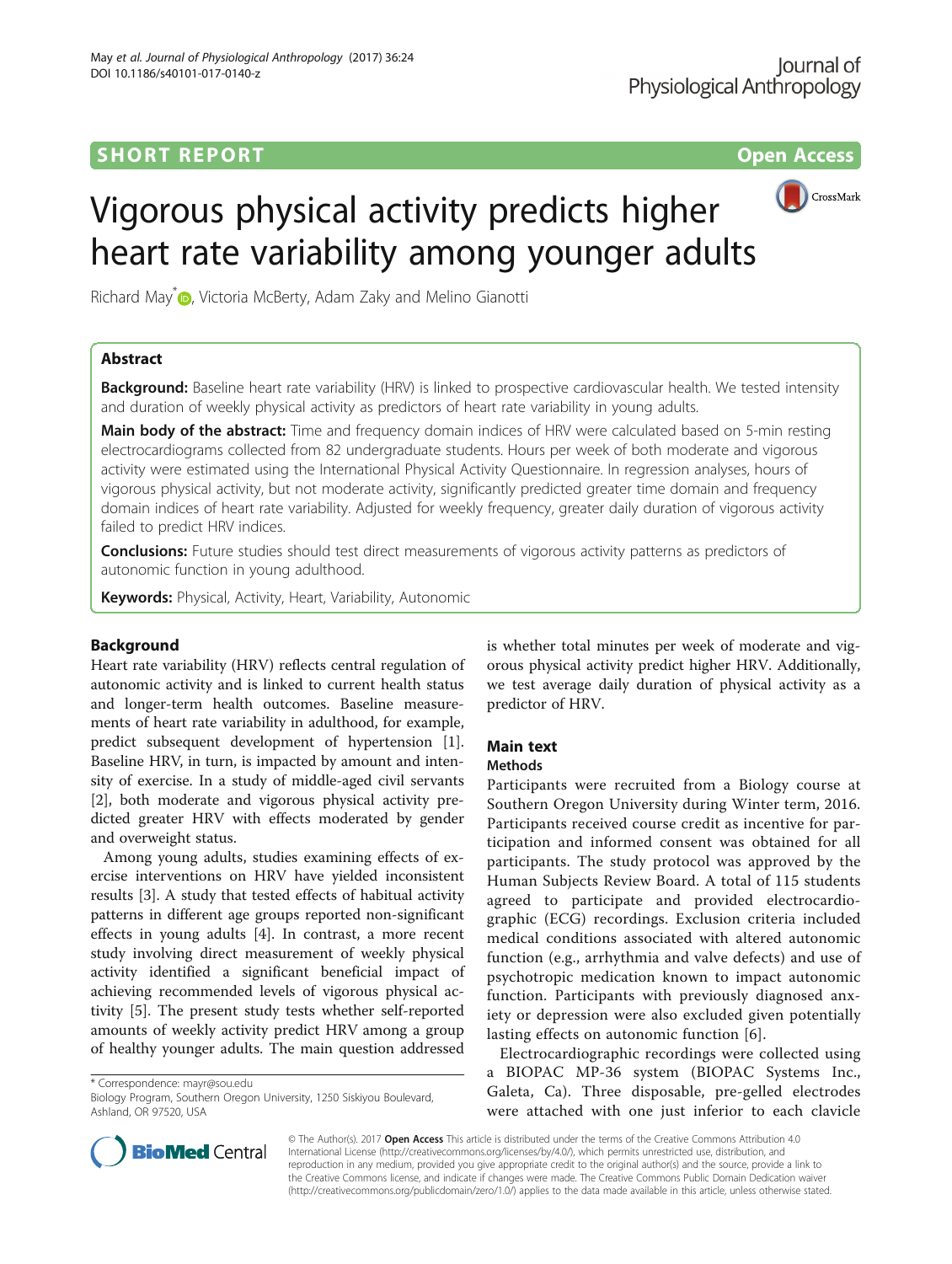and one inferior to the xiphoid process. Participants were instructed to abstain from alcohol or coffee for 8 h prior to recording and to consume only water for 2 h prior to recording. Following 5 min of quiet rest, 5-min recordings were collected with a sample rate of 1000 samples/s. Recordings were made between 0800 and 1030 hours in a temperature-controlled room. Participants were seated and were instructed to breathe normally with eyes closed. Each event series was first detrended using a high-pass digital filter with a 1-Hz (hertz) cutoff. Additional processing involved a firstderivative transform [[7\]](#page-3-0) to distinguish R waves against pronounced T waves. Root mean square of successive differences (RMSSD), low-frequency power (LFP; 0.04–0.15 Hz), and high-frequency power (HFP; 0.15– 0.40 Hz) were calculated using BIOPAC Student Lab Pro software (BIOPAC Systems, Inc.) and values were natural log transformed to improve normality [[8](#page-3-0)].

Height, weight, and blood pressure were collected following the ECG recording. Participants also completed a series of on-line questionnaires to assess demographic, health, and psychological data. The Perceived Stress scale [[9](#page-3-0)] was administered to estimate stress exposure during the past month and physical activity was assessed using the International Physical Activity Questionnaire (IPAQ) [[10](#page-3-0)]. IPAQ data were used to estimate minutes per week of both vigorous and moderate physical activity.

Physical activity measures were tested as predictors of time and frequency domain indices of heart rate variability. Adjusted models were also tested that included covariates significantly associated with HRV measures. All statistics were calculated using SPSS (version 22).

## Results

Eighty-two participants included in the study had complete data for all measures. The average age of sample was 23.1 years and 62% were female (Table 1). Thirty-five participants were overweight (BMI ≥25) and three reported smoking cigarettes. Sixty-two participants met American Heart Association (AHA) recommendations (>75 min) for weekly vigorous physical activity and 41 participants met AHA recommendations (>150 min) for weekly moderate physical activity [[11\]](#page-3-0). Age was significantly negatively correlated with lnRMSSD ( $r = -0.23$ ;  $p = .04$ ) and with lnHFP ( $r = -0.25$ ;  $p = 0.02$ ) and diastolic blood pressure was negatively correlated with RMSSD ( $r = -0.24$ ;  $p = 0.03$ ). t tests revealed lower lnLFP in females ( $t = 2.8$ ;  $p = 0.008$ ). Perceived stress scores were not significantly correlated with HRV indices or with physical activity measures  $(p > 0.38$  for all tests).

Table 1 Summary data for demographic, physical activity, and physiological measures

| Measure                              | $\overline{X}$ | Standard deviation |
|--------------------------------------|----------------|--------------------|
| Age (years)                          | 23.1           | 5.4                |
| Systolic blood pressure (mmHg)       | 120.6          | 10.2               |
| Diastolic blood pressure (mmHq)      | 73.2           | 8.8                |
| Body mass index ( $\text{kg/m}^2$ )  | 25.4           | 0.5                |
| Vigorous activity (minutes per week) | 298.5          | 276.1              |
| Moderate activity (minutes per week) | 241.3          | 298.7              |
| Perceived stress                     | 16.6           | 5.5                |
| RMSSD (ms)                           | 63.2           | 48.8               |
| LFP $(ms^2)$                         | 269.6          | 411.0              |
| HFP $(ms^2)$                         | 329.2          | 727.0              |

In unadjusted regression models, minutes per week engaged in vigorous physical activity significantly predicted greater lnRMSSD, lnLFP, and lnHFP (Table [2](#page-2-0)). After adjustment for age, gender, and diastolic blood pressure, this relationship remained significant for lnRMSSD and was marginally significant ( $p = 0.08$ ) for lnHFP. In all analyses, moderate physical activity failed to significantly predict HRV measures. Collinearity among predictor variables was assessed using the variance inflation factor (VIF). The VIF was 1.07 for predictors (vigorous activity and moderate activity) in unadjusted regression models. In adjusted models, the VIF values were 1.20 (vigorous activity) and 1.17 (moderate activity). To test whether effects of vigorous physical activity differed between males and females, models were retested that included a gender-by-vigorous activity interaction term. The interaction was non-significant for all models ( $p > 0.60$ ).

An additional goal of the study was to test associations between daily duration of vigorous physical activity and heart rate variability. Bivariate correlations revealed that daily minutes of activity were correlated with lnRMSSD  $(r = 0.35; p = 0.001)$  and lnHFP ( $r = 0.30$ ;  $p = 0.006$ ). When daily duration of vigorous physical activity was coded as higher  $(**68** min)$  or lower ( $\geq 68$  min) based on the sample median,  $t$  tests indicated significantly greater lnRMSSD  $(t = -2.5; p = 0.01)$  and lnHFP  $(t = -2.1; p = 0.04)$  for subjects in the higher duration group. Since daily duration of vigorous activity was significantly correlated with weekly frequency  $(r = 0.66; p < 0.001)$ , analysis of covariance models were used to test differences in HRV indices across daily duration groups, adjusted for days per week of vigorous activity (Fig. [1](#page-2-0)). In these tests, higher daily minutes of vigorous activity failed to predict lnRMSSD  $(F = 1.4; p = 0.23)$ , lnLFP ( $F = 1.1$ ;  $p = 0.29$ ), and lnHFP ( $F = 0.8$ ;  $p = 0.36$ ).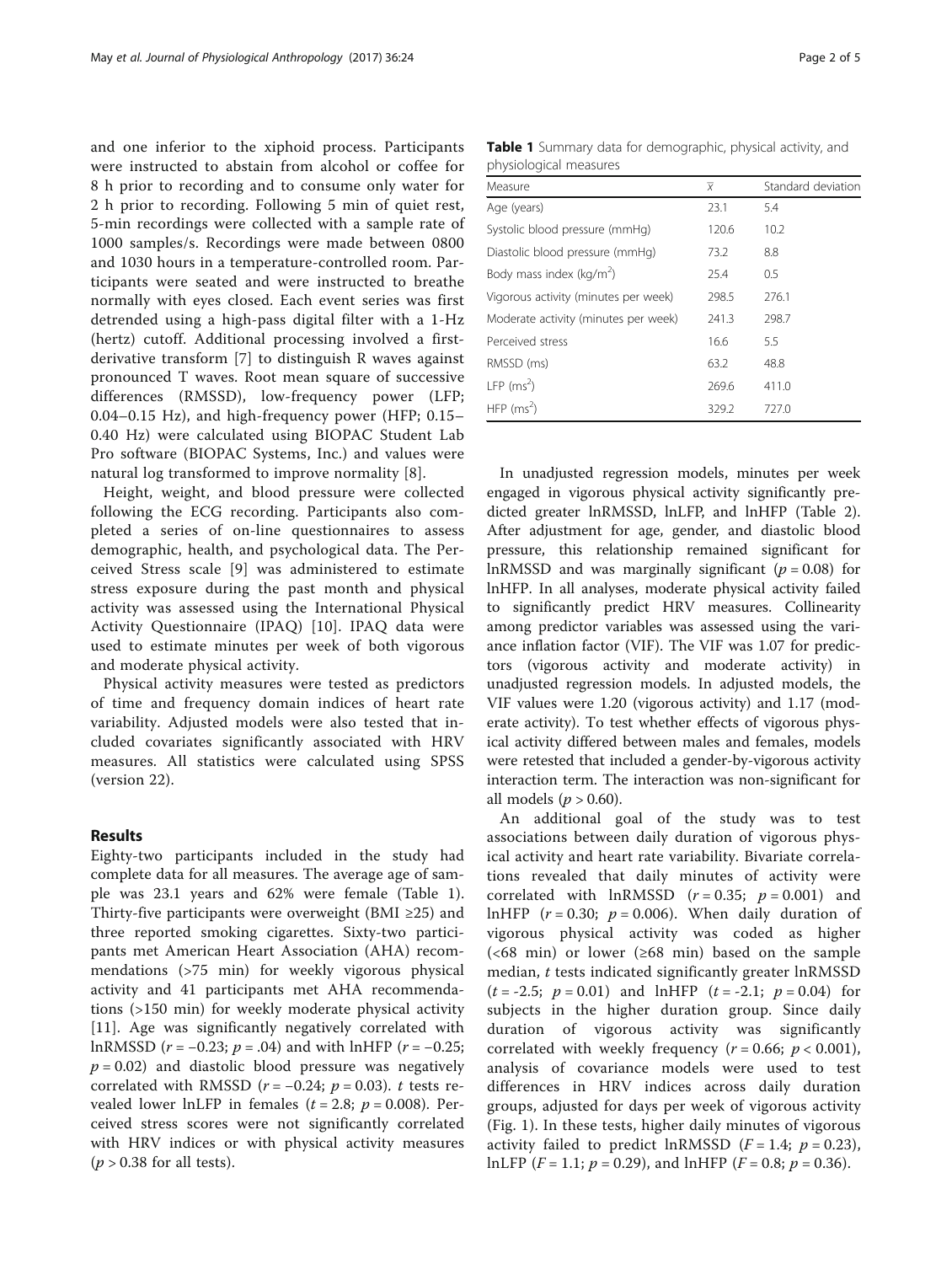|                             | $InRMSSDa$ (ms)           |                      | InLFP (ms squared) |                   | InHFP (ms squared) |                      |
|-----------------------------|---------------------------|----------------------|--------------------|-------------------|--------------------|----------------------|
|                             | Model 1                   | Model 2 <sup>b</sup> | Model 1            | Model $2^{\circ}$ | Model 1            | Model 2 <sup>b</sup> |
|                             | $R^2$ (0.10) <sup>c</sup> | $R^2$ (0.18)         | $R^2$ (0.07)       | $R^2$ (0.15)      | $R^2$ (0.08)       | $R^2$ (0.14)         |
| Vigorous activity (minutes) | 0.34 (.002) <sup>d</sup>  | 0.24(0.04)           | 0.27(0.02)         | .19(0.10)         | 0.30(0.01)         | 0.20(0.08)           |
| Moderate activity (minutes) | 0.04(0.74)                | 0.11(0.31)           | $-0.22(0.05)$      | $-.19(0.10)$      | 0.06(0.61)         | 0.13(0.25)           |

<span id="page-2-0"></span>Table 2 Multiple regression analyses for predictors of heart rate variability

<sup>a</sup>Root mean square of successive differences

<sup>b</sup>Age, gender, diastolic blood pressure as covariates

<sup>c</sup>Adjusted *R<sup>2</sup>*<br><sup>d</sup>Standardize

<sup>d</sup>Standardized beta (p value)

## **Discussion**

In this study, minutes per week engaged in vigorous physical activity predicted greater time domain and frequency domain measures of HRV. For RMSSD, these effects persisted after adjustment for covariates. Greater daily duration of vigorous physical activity, however, failed to predict HRV when adjusted for weekly frequency. It is unlikely that observed associations were mediated by psychological stress exposure since recent stress was not correlated with HRV measures or with physical activity measures.

Among athletes, age and the intensity or duration of an exercise program are critical influences on HRV [\[12](#page-3-0)]. Previous studies have documented positive effects of exercise on RR interval and HF and LF power in aerobically trained younger adults [[13\]](#page-3-0) but a non-significant effect of moderate intensity exercise [\[14\]](#page-3-0). Physical activity assessed through accelerometry reveals a positive

effect on HRV for young adult subjects meeting recommended levels for vigorous activity compared to those meeting recommended levels of moderate activity [\[5](#page-3-0)]. In the present study, most subjects were physically active with 76% meeting recommendations for weekly vigorous activity. Within this physically active group of young adults, greater weekly vigorous activity predicted greater HRV indices across the observed range of activity. A question for future research is whether a saturation point is reached [[3\]](#page-3-0) beyond which additional exercise no longer increases HRV.

High-frequency and low-frequency components of HRV are thought to reflect distinct neural regulatory mechanisms [[15\]](#page-3-0). While both high-frequency power and time domain indices correlate strongly with pharmacologically measured vagal tone [\[16\]](#page-3-0), low-frequency power may reflect central modulation of baroreceptor reflexes by both sympathetic and parasympathetic activities [\[17](#page-3-0)].

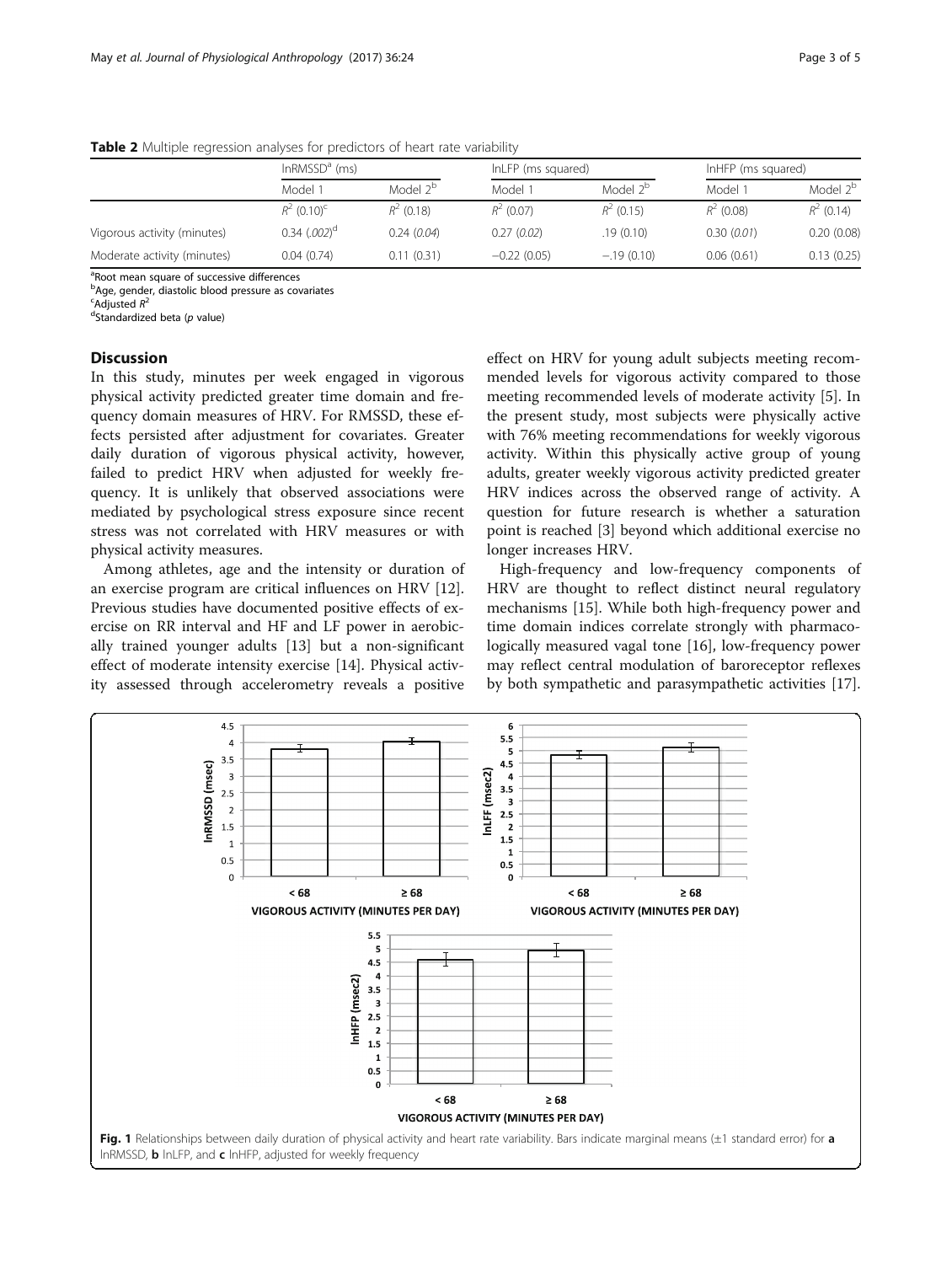<span id="page-3-0"></span>Studies in rodents have suggested mechanisms by which exercise may impact high-frequency and low-frequency components of HRV. These include altered GABA-ergic signaling in the nucleus ambiguous [18] and nucleus of the solitary tract [[19\]](#page-4-0). This study had several limitations that should be noted. Respiration was not controlled for during ECG recording. While respiratory rhythm can impact time and frequency domain indices, especially in certain experimental paradigms [[20\]](#page-4-0), recent research suggests that the impact on respiratory sinus arrhythmia is minimal for short-term, resting recordings [\[21](#page-4-0)]. In addition, physical activity was assessed by questionnaire and not through direct measurement. Questionnairebased measures may yield biased estimates of activity, especially for certain populations [\[22](#page-4-0)]. Finally, while recent stress exposure was assessed, other psychological factors such as depression that may impact heart rate variability [[23](#page-4-0)] were not.

# Conclusions

Results of the present study are in agreement with previous findings that link vigorous physical activity to higher measures of HRV. Lower levels of physical activity are associated with greater cardiovascular risk with effects mediated in part by autonomic dysfunction [[24\]](#page-4-0). Reduced vagal function in particular is common to multiple risk factors that are predictive of cardiovascular disease [[25\]](#page-4-0). While the present study identified significant effects for self-reported levels of overall activity, future research utilizing more detailed and direct measurements of daily activity could reveal stronger associations with autonomic function in young adulthood.

#### **Abbreviations**

AHA: American Heart Association; ECG: Electrocardiographic; HFP: Highfrequency power; HRV: Heart rate variability; Hz: Hertz; IPAQ: International Physical Activity Questionnaire; LFP: Low-frequency power; lnHFP: Natural logarithm of HFP; lnLFP: Natural logarithm of LFP; lnRMSSD: Natural logarithm of RMSSD; ms: Milliseconds; RMSSD: Root mean square of successive differences

#### Acknowledgements

We wish to thank the students whose participation as subjects made the study possible.

#### Funding

Research was supported by the faculty development fund of the lead author (Southern Oregon University).

#### Availability of data and materials

The data set analyzed for the current study is available from the corresponding author on reasonable request.

#### Authors' contributions

All co-authors participated in data collection and preparation of data for analysis. All co-authors have read and approved final manuscript.

#### Competing interests

The authors declare that they have no competing interests.

## Consent for publication

Not applicable.

#### Ethics approval and consent to participate

The study protocol was approved by the Human Subjects Review Board (Southern Oregon University).

#### Publisher's Note

Springer Nature remains neutral with regard to jurisdictional claims in published maps and institutional affiliations.

## Received: 20 December 2016 Accepted: 29 May 2017 Published online: 14 June 2017

#### References

- 1. Schroeder EB, Liao D, Chambless LE, Prineas RJ, Evans GW, Heiss G. Hypertension, blood pressure, and heart rate variability: the Atherosclerosis Risk in Communities (ARIC) study. Hypertension. 2003;42:1106–11. doi: [10.](http://dx.doi.org/10.1161/01.HYP.0000100444.71069.73) [1161/01.HYP.0000100444.71069.73.](http://dx.doi.org/10.1161/01.HYP.0000100444.71069.73)
- 2. Rennie KL, Hemingway H, Kumari M, Brunner E, Malik M, Marmot M. Effects of moderate and vigorous physical activity on heart rate variability in a British study of civil servants. Am J Epidemiol. 2003;158:135–43. doi: [10.](http://dx.doi.org/10.1093/aje/kwg120) [1093/aje/kwg120.](http://dx.doi.org/10.1093/aje/kwg120)
- 3. Sandercock GRH, Bromley PD, Brodie DA. Effects of exercise on heart rate variability: inferences from meta-analysis. Med Sci Sports Exerc. 2005;37:433– 9. doi: [10.1249/01.MSS.0000155388.39002.9D.](http://dx.doi.org/10.1249/01.MSS.0000155388.39002.9D)
- 4. Migliaro ER, Contreras P, Bech S, Etxagibel A, Castro M, Ricca R, Vicente K. Relative influence of age, resting heart rate and sedentary life style in shortterm analysis of heart rate variability. Braz J Med Biol Res. 2001;34:493–500.
- 5. Soares-Miranda L, Sandercock G, Vale S, Silva P, Moreira C, Santos R, Mota J. Benefits of achieving vigorous as well as moderate physical activity recommendations: Evidence from heart rate. J Sports Sci. 2011;1:1–8. doi: [10.](http://dx.doi.org/10.1080/02640414.2011.568513) [1080/02640414.2011.568513.](http://dx.doi.org/10.1080/02640414.2011.568513)
- 6. Bassett D, Bear N, Nutt D, Hood S, Bassett S, Hans D. Reduced heart rate variability in remitted bipolar disorder and recurrent depression. Aust N Z J Psychiatry. 2016;50:793–804. doi: [10.1177/0004867416652734.](http://dx.doi.org/10.1177/0004867416652734)
- 7. Arzeno NM, Deng Z-D, Poon C-S. Analysis of first-derivative based QRS detection algorithms. IEEE Trans Biomed Eng. 2008;55(2 Pt 1):478–84. doi: [10.1109/TBME.2007.912658.](http://dx.doi.org/10.1109/TBME.2007.912658)
- Dishman RK, Nakamura Y, Garcia ME, Thompson RW, Dunn AL, Blair SN. Heart rate variability, trait anxiety, and perceived stress among physically fit men and women. Int J Psychophysiol. 2000;37:121–33.
- 9. Cohen S, Kamarck T, Mermelstein R. A global measure of perceived stress. J Health Soc Behav. 1983;24:385–96.
- 10. Craig CL, Marshall AL, Sjöström M, Bauman AE, Booth ML, Ainsworth BE, Oja P. International physical activity questionnaire: 12-country reliability and validity. Medicine and Science in Sports and Exercise. 2003;35(8):1381–395. doi: [10.1249/01.MSS.0000078924.61453.FB.](http://dx.doi.org/10.1249/01.MSS.0000078924.61453.FB)
- 11. American Heart Association. (2016). American Heart Association Recommendations for Physical Activity in Adults. Retrieved 2016, from http://www.heart.org/HEARTORG/
- 12. Aubert AE, Seps B, Beckers F. Heart rate variability in athletes. Sports Med. 2003;33:889–919.
- 13. Aubert AE, Beckers F, Ramaekers D. Short-term heart rate variability in young athletes. J Cardiol. 2001;37 Suppl 1:85–8.
- 14. Leicht AS, Allen GD, Hoey AJ. Influence of age and moderate-intensity exercise training on heart rate variability in young and mature adults. Can J Appl Physiol. 2003;28:446–61.
- 15. Malliani A, Lombardi F, Pagani M. Power spectrum analysis of heart rate variability: a tool to explore neural regulatory mechanisms. Br Heart J. 1994;71:1–2.
- 16. Hayano J, Sakakibara Y, Yamada A, Yamada M, Mukai S, Fujinami T, Yokoyama K, Watanabe Y, Takata K. Accuracy of assessment of cardiac vagal tone by heart rate variability in normal subjects. Am J Cardiol. 1991;67:199–204.
- 17. Goldstein DS, Bentho O, Park M-Y, Sharabi Y. Low-frequency power of heart rate variability is not a measure of cardiac sympathetic tone but may be a measure of modulation of cardiac autonomic outflows by baroreflexes. Exp Physiol. 2011;96:1255–61. doi: [10.1113/expphysiol.2010.056259.](http://dx.doi.org/10.1113/expphysiol.2010.056259)
- 18. Carnevali L, Sgoifo A. Vagal modulation of resting heart rate in rats: the role of stress, psychosocial factors, and physical exercise. Front Physiol. 2014;5: 118. doi: [10.3389/fphys.2014.00118](http://dx.doi.org/10.3389/fphys.2014.00118).